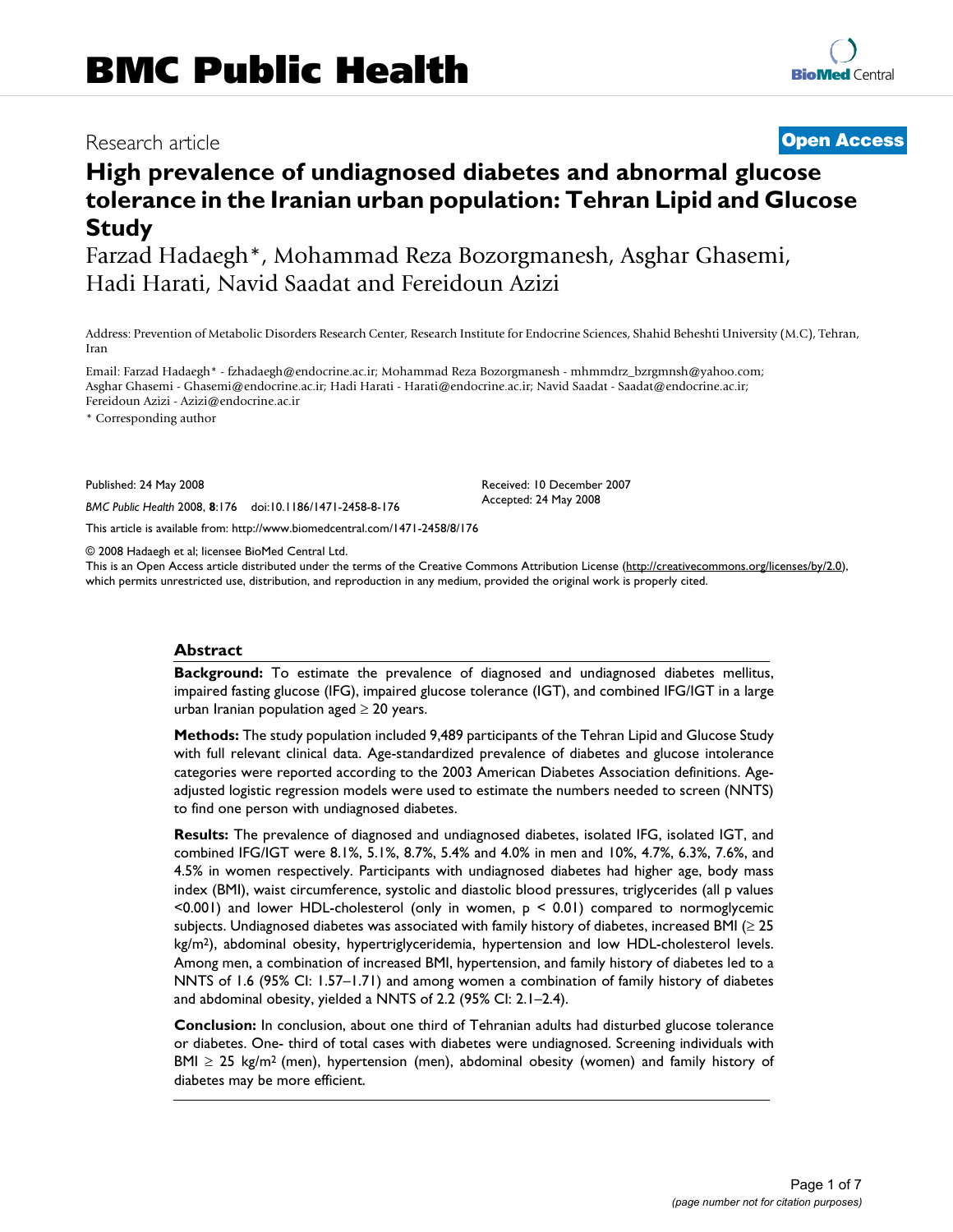#### **Background**

The number of people with type 2 diabetes mellitus is increasing worldwide [1] and many of these individuals remain unidentified [2]. Undiagnosed type 2 diabetes and impaired glucose regulation are reported to have substantial clinical importance [3,4] and increase the risk of cardiovascular morbidity and mortality [5,6]. Undiagnosed diabetes may also impose substantial public health implications because these subjects remain untreated and at risk for complications [2]. Although screening for undiagnosed diabetes within general practice by measuring fasting blood glucose is feasible but it would be best targeted at individuals with multiple risk factors for diabetes [7].

Since limited data are available on the Iranian population regarding prevalence of diabetes and other glucose tolerance abnormalities [8,9], this study aimed to determine the age and gender-specific prevalence of undiagnosed and diagnosed diabetes, impaired fasting glucose (IFG), impaired glucose tolerance (IGT), and combined IFG/IGT in a large urban population of Iranian adults in Tehran. We also assessed, the number needed to screen (NNTS), to identify one person with undiagnosed diabetes, and characteristics of individuals that might be most effectively targeted for screening programs.

#### **Methods** *Data collection*

### *General information*

The Tehran Lipid and Glucose Study (TLGS) is a longitudinal study, conducted to determine the risk factors for non-communicable diseases among the Tehranian population [10]. Briefly, 15,005 people aged 3 years and over, living in district 13 of Tehran, representative of the capital city, were selected by multistage cluster random sampling methods in the cross-sectional phase 1 of the TLGS from 1999 to 2001. The ethical committee of the research institute for endocrine sciences of Shahid Beheshti University (M.C) approved design of the study and informed written consent was obtained from participants older than 15 years, and from their parents if they were younger. In this study, we included participants aged  $\geq$  20 years (n = 10,368), if they did not report having diabetes according to a physician diagnosis and were not currently taking insulin or oral anti-diabetic agents (diagnosed diabetes); also individuals were excluded from the analysis if they had a missing fasting (*n* = 290) or 2-hours glucose value (*n* = 589) Finally, 9,489 individuals (men to women ratio 4,006:5,483), aged  $\geq$  20 years with valid data on glucose tolerance, were included in the current data analysis. The overall response rate was 91.5%. Demographic information was obtained by use of a standard and pretested questionnaire. Subjects were questioned about past and family (parents and siblings) history of diabetes mellitus and or taking of any anti-diabetic drugs.

#### *Measurement of Clinical variables*

A detailed description of the methods for measuring anthropometric variables including weight, height and waist circumference (WC) has been previously reported [10]. Body mass index (BMI) was calculated as weight in kilograms divided by the height in meters squared. Blood pressure was measured twice in a sitting position after 15 minutes rest and the mean of the two measurements was considered as the participant's blood pressure.

#### *Laboratory measurements*

After all participants had fasted for 12–14 hours overnight, blood samples were drawn between 7:00 to 9:00 and centrifuged within 30–45 min of collection. A Sellectra 2 auto-analyzer (Vital Scientific, Spankeren, Netherlands) was used in the TLGS research laboratory. Fasting plasma glucose (FPG) was measured by enzymatic colorimetric method with glucose oxidase technique. For 2h-OGTT, 75 g glucose was administrated orally and plasma glucose was measured 2 hours later (2h-PG). For serum lipid measurements, total cholesterol and triglycerides (TGs) kits (Pars Azmoon Inc., Iran) were used. Using enzymatic colorimetric tests, we assayed TGs with glycerol phosphate oxidase. High-density lipoprotein cholesterol (HDL-C) was measured after precipitation of the lipoprotein B containing lipoproteins with phosphotungstic acid. Inter- and intra- assay coefficients of variation (CV) for fasting and 2-hour glucose were 2.2%. Inter- and intraassay CVs were 2% and 0.5% for HDL-C and 1.6% and 0.6% for TGs, respectively.

#### *Definition of terms*

Low leisure time physical activity was defined as exercising less than three times per week. Increased BMI was defined as  $\geq$  25 kg/m<sup>2</sup>, hypertension as systolic blood pressure  $\geq$  140 and/or diastolic blood pressure  $\geq$  90 mmHg, hypertriglyceridemia as TGs > 2.8 mmol/l and low HDL-C levels as HDL-C< 0.9 mmol/l [[11\]](#page-6-0). Abdominal obesity was defined as waist circumference >102 (men) and > 88 cm (women) [12]. According to the 2003 ADA diagnostic criteria, people without previously diagnosed diabetes were categorized as follows: Normal glucose tolerance (NGT), FPG < 5.6 and 2h-PG <7.7 mmol/l; undiagnosed diabetes, FPG  $\geq$  7.0 or 2h-PG  $\geq$  11.1 mmol/ l; isolated impaired fasting glucose (IFG), FPG 5.6 to 6.9 and 2h-PG <7.7 mmol/l; isolated impaired glucose tolerance (IGT), 2h-PG 7.7 to 11.0 and FPG <5.6 mmol/l; and combined IFG and IGT (IFG/IGT) as FPG 5.6 to 6.9 and 2h-PG 7.7 to 11.0 mmol/l [13].

#### *Statistical analyses*

Separate analyses were carried out for each gender. Taking into account the multistage stratified cluster random sampling procedure, total and gender-specific prevalence (95% confidence intervals) of diagnosed and undiag-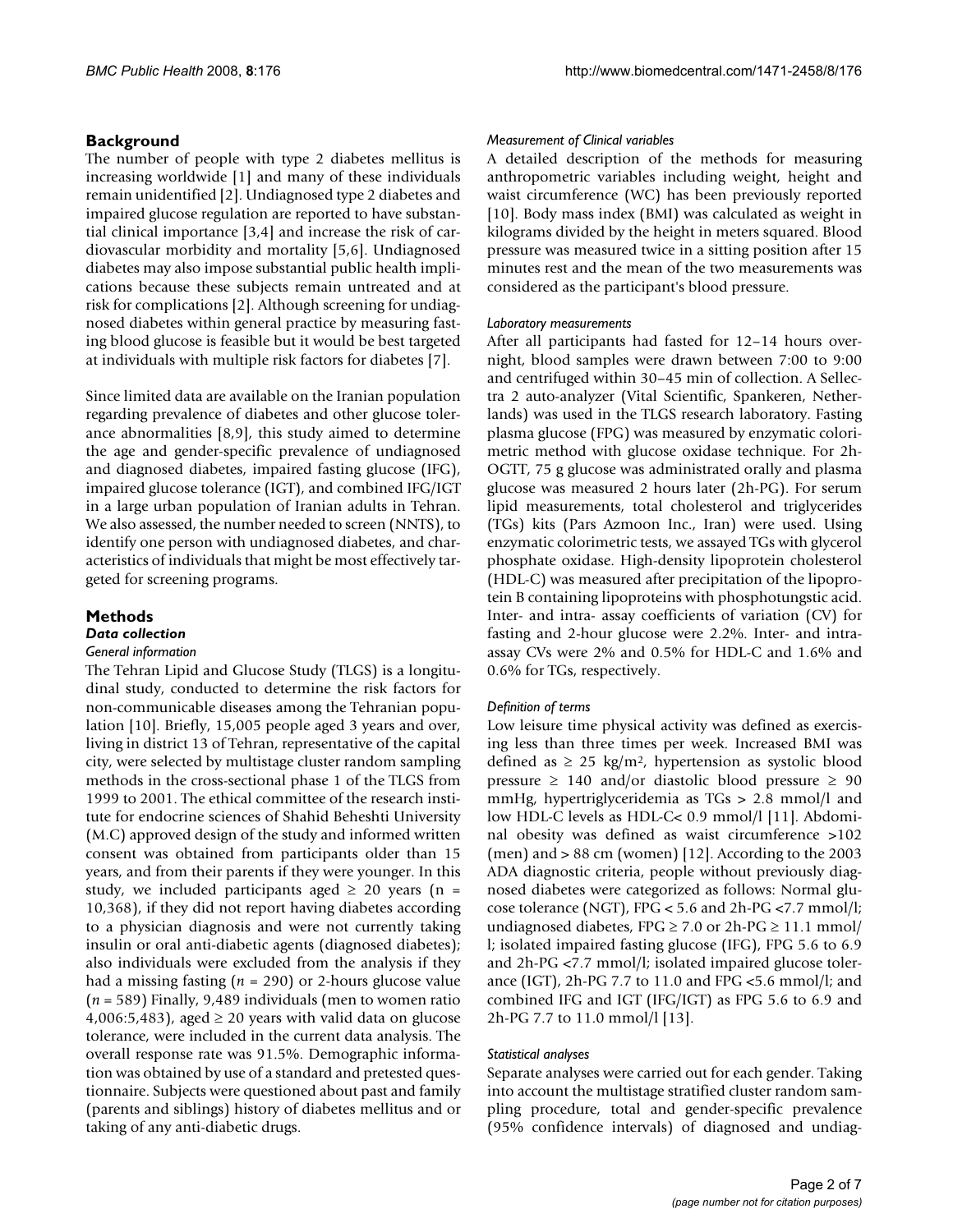nosed diabetes at the time of the study as well as prevalence of IFG, IGT and IFG/IGT were calculated. Sampling weights, which accounted for the unequal probabilities of selection resulting from the complex design and nonresponse adjustment factors based on Iranian census bureau data (1996) on age and gender, were incorporated to the estimation process. Age-and gender-specific crude prevalence were also directly standardized to the overall age distribution in the world population [14]. Differences between age and gender groups were tested using the Chi-Square test. Means (standard errors of mean) are presented for HDL-C values, anthropometric parameters and systolic and diastolic blood pressure. Values for TGs were log-transformed because of skewed distribution. Analysis of Covariance (ANCOVA) was used to assess significance of difference between normal individual (NGT) and individuals of 5 different glucose tolerance categories considering age as a covariate. Adjustment for multiple comparisons was done by the Bonferroni test. Controlling for age, we used logistic regression to determine the impact of potential risk factors on undiagnosed diabetes. In the multivariate model, all of the associated risk factors from age-adjusted analysis were included. Predictive marginals computed by logistic regression were used to estimate prevalence of undiagnosed diabetes in each risk factor group. NNTS, to identify one person with undiagnosed diabetes, was obtained as the inverse of the estimated prevalence of undiagnosed diabetes in each (univariate) and a cluster (multivariate) of risk groups [15]. Statistical significance was set at  $p < 0.05$  and all values were two-sided. Statistical analysis was performed by the Statistical Package for Social Sciences, version 15.0 for windows (SPSS Inc., Chicago, IL).

#### **Results**

A total of 9,489 subjects (men: 4,006, women: 5,483), mean age of  $43.5 \pm 14.5$  years, were included in the current data analysis. Diagnosed diabetes was detected in 9.1% of individuals ( $n = 877$ ), half of which ( $n = 438$ ) were on anti-diabetic drugs, while the other half  $(n = 439)$ were not. Undiagnosed diabetes, isolated IFG, isolated IGT, and combined IFG/IGT were identified in 4.9%, 7.3%, 6.7%, and 4.2% of individuals respectively. Agestandardized estimated prevalence of various glucose tolerance categories was comparable to the crude samplebased prevalence (Table 1).

#### *Gender difference in prevalence of glucose abnormalities*

The prevalence of undiagnosed diabetes as well as combined IFG/IGT did not differ by gender; IFG was more prevalent among men than women, (8.7% vs. 6.3% respectively, p < 0.001), whereas IGT was more prevalent among women than men (7.6% vs. 5.4% respectively,  $p <$ 0.001), (Table 1). The prevalence of diagnosed diabetes

**Table 1: Age and gender wise prevalence of different glucose intolerance categories among Tehranian adults.**

| Age group (years)             | Study Population (n) | Isolated IFG (%)  | Isolated IGT (%) | IFG/IGT (%)      | Undiagnosed Diabetes (%) | Known Diabetes (%) |
|-------------------------------|----------------------|-------------------|------------------|------------------|--------------------------|--------------------|
| Men                           |                      |                   |                  |                  |                          |                    |
| $20 - 29$                     | 694                  | 5.1               | 1.0              | 0.7              | 0.8                      | $  \cdot  $        |
| $30 - 39$                     | 1054                 | 9.8               | 4.4              | 1.7              | 1.6                      | 2.8                |
| $40 - 49$                     | 775                  | 11.1              | 6.9              | 4.6              | 5.2                      | 6.9                |
| $50 - 59$                     | 605                  | 11.2              | 7.0              | 7.3              | 9.3                      | 14.7               |
| $60 - 69$                     | 637                  | 8.5               | 8.2              | 9.4              | 8.6                      | 20.3               |
| $\geq 70$                     | 241                  | 7.1               | 11.7             | 6.2              | 14.9                     | 9.1                |
| Un-standardized               | 4006                 | $9.1(8.2 - 10.0)$ | $5.8(5.1-6.5)$   | $4.6(4.0-5.2)$   | 5.1 $(4.4-5.8)$          | $9.0(8.1-9.9)$     |
| Age-standardized <sup>a</sup> | 4006                 | $8.7(7.8-9.6)$    | $5.4(4.7-6.1)$   | $4.0(3.4-4.6)$   | $5.1(4.4-5.8)$           | $8.1(7.3-8.9)$     |
| Women                         |                      |                   |                  |                  |                          |                    |
| $20 - 29$                     | 1171                 | 3.4               | 2.7              | 0.9              | 0.4                      | 0.7                |
| $30 - 39$                     | 1464                 | 5.4               | 6.9              | 2.6              | 2.1                      | 3.0                |
| $40 - 49$                     | 1131                 | 7.8               | 9.7              | 6.0              | 6.9                      | 8.7                |
| $50 - 59$                     | 926                  | 9.4               | 9.9              | 7.3              | 8.4                      | 17.5               |
| $60 - 69$                     | 664                  | 9.1               | 9.6              | 7.6              | 9.8                      | 25.4               |
| $\geq 70$                     | 127                  | 4.9               | 12.5             | 7.4              | 6.1                      | 27.2               |
| Un-standardized               | 5483                 | $6.6$ (5.9-7.3)   | $7.6(6.9-8.3)$   | $4.6(4.0-5.2)$   | $4.9(4.3-5.5)$           | $9.4(8.6 - 10.2)$  |
| Age-standardized <sup>a</sup> | 5483                 | $6.3(5.7-6.9)$    | $7.6(6.9-8.3)$   | $4.5(4.0-5.0)$   | $4.7(4.1-5.3)$           | $10(9.2 - 10.8)$   |
| <b>Total (95%CI)</b>          |                      |                   |                  |                  |                          |                    |
| Un-standardized               | 9489                 | $7.7(7.2 - 8.2)$  | $6.8(6.3-7.3)$   | $4.6(4.2 - 5.0)$ | $5.0(4.6-5.4)$           | $9.2(8.6-9.8)$     |
| Age-standardized <sup>a</sup> | 9489                 | $7.3(6.8-7.8)$    | $6.7(6.2 - 7.2)$ | $4.2(3.8-4.6)$   | $4.9(4.5-5.3)$           | $9.1(8.5-9.7)$     |

IFG: impaired fasting glucose, IFG/IGT: combined impaired fasting glucose and impaired glucose tolerance, IGT: impaired glucose tolerance, NGT: normal glucose tolerance.

a: age-standardization is based on world population 2000.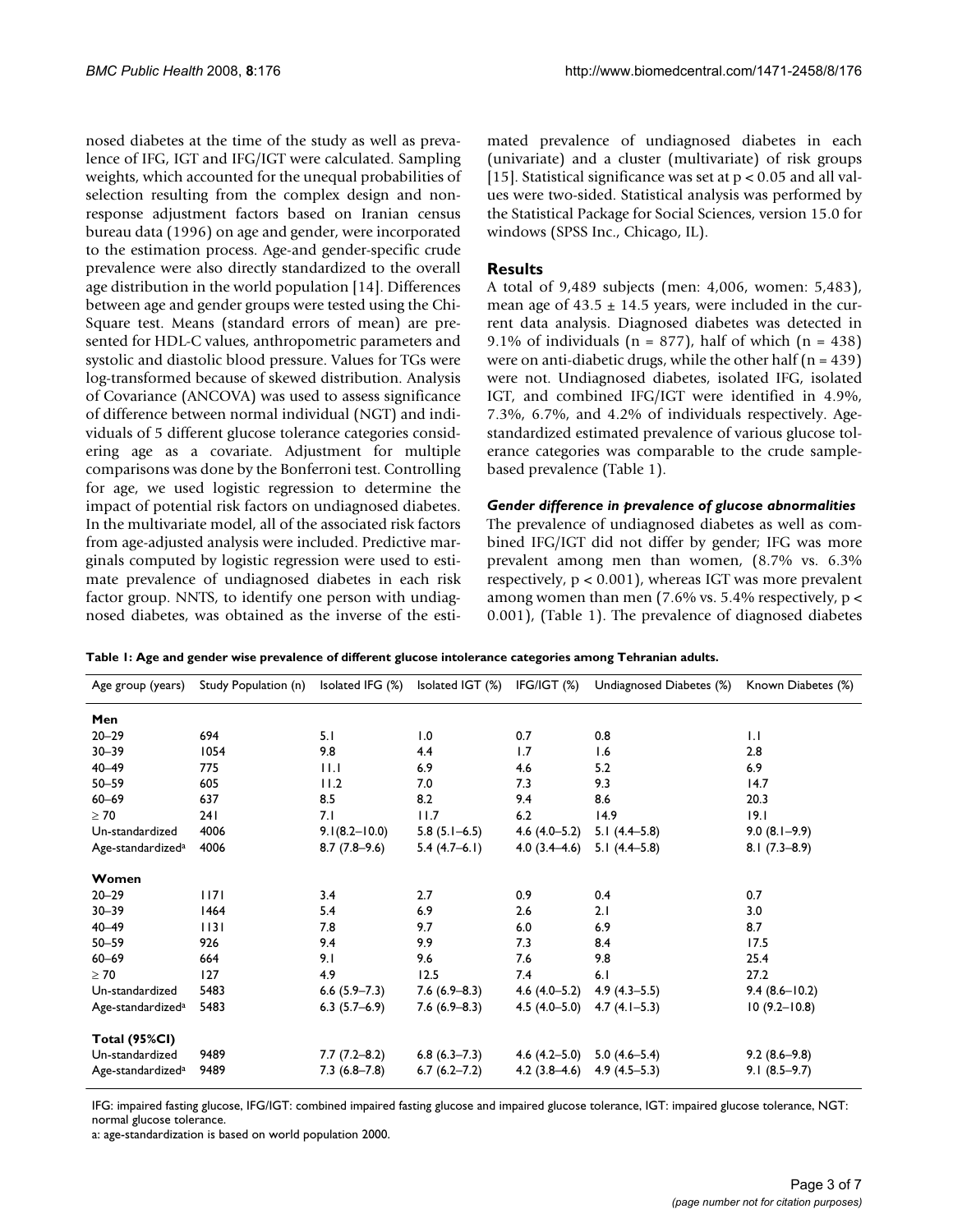was higher in women  $(10.0\%)$  than men  $(8.1\%)$  (p = 0.0015). No significant difference was observed in the total prevalence of diabetes (diagnosed and undiagnosed) between men and women (13.2 vs. 14.7%,  $P = 0.3$ ).

#### *Age- and gender- specific prevalence of glucose abnormalities (standardized to the world population 2000)*

The age-specific prevalence of diagnosed diabetes rose with age, up to the 7<sup>th</sup> and 8<sup>th</sup> decade of life in men and women respectively. The age-specific prevalence of undiagnosed diabetes rose with age in both genders (p for trends < 0.001); but there was some decrease in men aged 60 to 69 years and women aged  $\geq$  70 years. The prevalence of combined IFG/IGT increased with age up to 7th decade in both genders (p for trends < 0.001). Consistent increases in prevalence of IGT with age were also observed in both genders (p for trends < 0.001). Prevalence of IFG increased with age among women (p for trends <0.001) but not men (p for trends = 0.15) (Table 1). Among men, the proportion of undiagnosed diabetes relative to total diabetes remained the same (40%) up to the 8th decade of life, when it increased to 70%. Among women, however, this proportion was the same as those observed among men up to the 6<sup>th</sup> decade of life, when it began to decrease to 30% and 20% in the 7th and 8th decades of life respectively.

#### *Cardiovascular risk factors and glucose tolerance*

In both genders all cardiovascular risk factors (except for HDL-cholesterol) were higher among subjects with any glucose abnormality as compared to NGT (Table 2). Among men, age-adjusted mean HDL-C level did not change by glucose tolerance groups, while women subjects with diabetes (diagnosed and undiagnosed) and IFG/IGT had lower HDL-C levels than normoglycaemic subjects. Overall, undiagnosed diabetes cases had higher cardiovascular disease risk profiles than diagnosed diabetic subjects, with subjects with IFG, IGT and IFG/IGT falling somewhere between undiagnosed diabetic and normoglycaemic participants.

#### *Number needed to screen (NNTS) for undiagnosed diabetes*

In the age-adjusted analysis, undiagnosed diabetes was associated with family history of diabetes, increased BMI, abdominal obesity, hypertriglyceridemia and hypertension in both genders and with low HDL-C levels only in women (Table 3). Increased BMI (OR; 95%CI: 4.1; 2.7– 6.1) and abdominal obesity (2.9; 2.1–4.1) had the highest association with undiagnosed diabetes among men and women respectively. In multivariate analysis, increased BMI (3.3; 2.2–5.0), hypertension (2.2; 1.6–3.0), hypertriglyceridemia (2.3; 1.6–3.1) and family history of diabetes (2.1; 1.5–2.9) were associated with undiagnosed diabetes in men. The corresponding variables in women were abdominal obesity (2.5; 1.8–3.6), hypertriglyceridemia (2.6; 1.9–3.6) and family history of diabetes (2.0;  $1.4 - 2.7$ ).

NNTS (95%CI) to identify one person with un-diagnosed diabetes in each risk factor groups is presented in Table 4. The lowest NNTS in men and women was observed for subjects with abdominal obesity and hypertriglyceridemia

|  | Table 2: Anthropometric and metabolic characteristics of participants by glucose tolerance categories. <sup>a</sup> |
|--|---------------------------------------------------------------------------------------------------------------------|
|  |                                                                                                                     |

| Variables                | NGT/NFG         | Isolated IFG                | <b>Isolated IGT</b>         | Combined IFG/IGT             | Undiagnosed diabetes        | Known diabetes              |
|--------------------------|-----------------|-----------------------------|-----------------------------|------------------------------|-----------------------------|-----------------------------|
| Men                      |                 |                             |                             |                              |                             |                             |
| Age (years)              | $38.4 \pm 1.01$ | $43.7 \pm 1.02$             | $50.4 \pm 1.02$             | $53.7 \pm 1.02$              | $54.2 \pm 1.02$             | 56.1 ± $1.02$ <sup>+</sup>  |
| BMI (kg/m <sup>2</sup> ) | $25.3 \pm 0.1$  | $26.3 \pm 0.2$              | $27.0 \pm 0.3$ <sup>+</sup> | $27.4 \pm 0.3$ <sup>+</sup>  | $28.0 \pm 0.3$ <sup>+</sup> | $26.6 \pm 0.2$              |
| $WC$ (cm)                | $87.1 \pm 0.2$  | $90.0 \pm 0.6$              | $91.7 \pm 0.7$              | $93.1 \pm 0.8$ <sup>+</sup>  | $94.4 \pm 0.8$              | $91.0 \pm 0.6$              |
| SBP (mmHg)               | $119 \pm 0.3$   | $121 \pm 0.9$               | $125 \pm 1.1$               | $128 \pm 1.2$                | $131 \pm 1.2$               | $126 \pm 0.9$ <sup>+</sup>  |
| $DBP$ (mmHg)             | $76.9 \pm 0.2$  | 79.1 $\pm$ 0.6*             | $79.8 \pm 0.7$              | $81.0 \pm 0.8$ +             | $81.3 \pm 0.8$ <sup>+</sup> | $79.3 \pm 0.6^*$            |
| HDL-C (mmol/l)           | $1.0 \pm 0.01$  | $0.97 \pm 0.01$             | $0.99 \pm 0.01$             | $1.01 \pm 0.01$              | $0.98 \pm 0.01$             | $0.97 \pm 0.01$             |
| TGs (mmmol/l)            | $1.61 \pm 0.01$ | $1.86 \pm 0.01$ †           | $2.0 \pm 0.01$ †            | $2.02 \pm 0.01$ †            | $2.38 \pm 0.01$ †           | $2.08 \pm 0.01$ †           |
| <b>Women</b>             |                 |                             |                             |                              |                             |                             |
| Age (year)               | $36.4 \pm 1.01$ | $44.7 \pm 1.01$             | $45.4 \pm 1.02$             | $48.8 \pm 1.02$ <sup>+</sup> | $51.1 \pm 1.02$             | $54.0 \pm 1.01$ †           |
| BMI $(kg/m2)$            | $27.1 \pm 0.1$  | $28.8 \pm 0.2$              | $28.3 \pm 0.2$              | $29.4 \pm 0.3$ <sup>+</sup>  | $29.4 \pm 0.3$ <sup>+</sup> | $27.7 \pm 0.2$              |
| WC (cm)                  | $86.2 \pm 0.2$  | $91.1 \pm 0.6$              | $89.5 \pm 0.5$ <sup>+</sup> | $92 \pm 0.7$                 | $94.1 \pm 0.7$              | $90.4 \pm 0.5$              |
| SBP (mmHg)               | $117 \pm 0.3$   | $121 \pm 0.9*$              | $122 \pm 0.8$ <sup>+</sup>  | $126 \pm 1.0$ <sup>+</sup>   | $128 \pm 1.0 +$             | $127 \pm 0.8$ <sup>+</sup>  |
| $DBP$ (mmHg)             | $76.9 \pm 0.2$  | $79.3 \pm 0.5$ <sup>+</sup> | $80.4 \pm 0.5$ <sup>+</sup> | $80.5 \pm 0.6$ <sup>+</sup>  | $82.1 \pm 0.6$              | $79.7 \pm 0.5$ <sup>+</sup> |
| $HDL-C$ (mmHg)           | $1.18 \pm 0.01$ | $1.14 \pm 0.01$             | $1.14 \pm 0.01$             | $1.10 \pm 0.01*$             | $1.11 \pm 0.01*$            | $1.12 \pm 0.01*$            |
| TGs (mmol/l)             | $1.43 \pm 0.01$ | $1.60 \pm 0.01$ †           | $1.77 \pm 0.01$ †           | $1.84 \pm 0.01$ †            | $2.16 \pm 0.01$ †           | $1.90 \pm 0.01\dagger$      |

a: According to the 2003 ADA classification.

Data are means  $\pm$  SEM (geometric mean  $\pm$  SE for triglycerides).\* p < 0.01,  $\uparrow$  p < 0.001: age-adjusted (except for age) comparison with combined normal glucose tolerance and normal fasting glucose (NGT/NFG). BMI: body mass index, DBP: diastolic blood pressure, HDL-C: high-density lipoprotein cholesterol, IFG: impaired fasting glucose, IGT: impaired glucose tolerance and IFG/IGT: combined impaired fasting glucose and impaired glucose tolerance, SBP: systolic blood pressure, TGs: triglycerides, WC: waist circumference.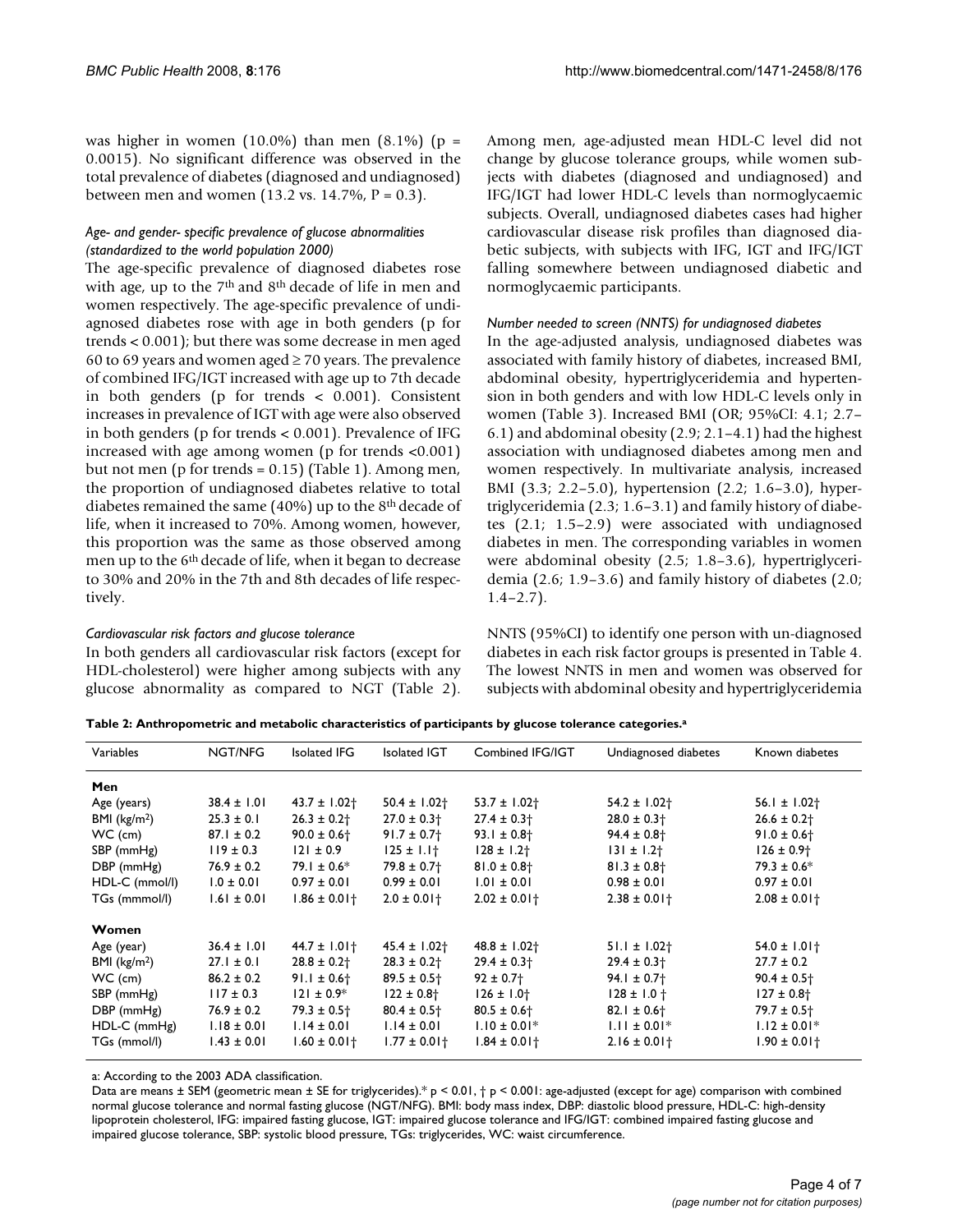| Variables                                      | Men                     |             | Women                   |             |  |
|------------------------------------------------|-------------------------|-------------|-------------------------|-------------|--|
|                                                | Odds ratio <sup>a</sup> | 95%CI       | Odds ratio <sup>a</sup> | 95%CI       |  |
| Family history of diabetes (yes)               | I.7b                    | $1.2 - 2.3$ | 1.8                     | $1.4 - 2.3$ |  |
| Blood pressure > 140/90 mmHg                   | 2.5                     | $1.8 - 3.4$ | 1.9                     | $1.5 - 2.6$ |  |
| BMI $\geq$ 25 kg/m <sup>2</sup>                | 4.1                     | $2.7 - 6.1$ | 2.7                     | $1.8 - 4.0$ |  |
| Waist circumference (cm) men: >102, women: >88 | 2.7                     | $1.9 - 3.8$ | 2.9                     | $2.1 - 4.1$ |  |
| Low leisure time physical activity             | 0.82                    | $0.5 - 1.5$ | $\overline{1.0}$        | $0.7 - 1.6$ |  |
| Triglycerides > 2.8 mmol/l                     | 2.4                     | $1.8 - 3.3$ | 2.8                     | $2.2 - 3.7$ |  |
| $HDL-C < 0.9$ mmol/l                           | $\mathsf{L}$            | $0.8 - 1.4$ | 1.6                     | $1.3 - 2.1$ |  |

**Table 3: Risk factors associated with undiagnosed diabetes in the Tehranian adults.**

a: Odds ratio (95% confidence interval): age-adjusted univariate logistic regression analysis.

b: all p values <0.05 except for low leisure time physical activity in both gender and HDL-C in men. BMI: body mass index, CI: confidence interval, HDL-C: high-density lipoprotein cholesterol.

respectively. Based on the results obtained from multivariate regression model, a combination of family history of diabetes, increased BMI, and hypertension in men and family history of diabetes and increased WC in women led to the lowest calculated NNTS of 1.6 (95%CI: 1.57–1.71) and 2.2 (95%CI: 2.1–2.4) respectively.

#### **Discussion**

In a population-based study of Iranian urban residents, we reported prevalence of previously diagnosed and undiagnosed diabetes, isolated IFG, isolated IGT, and combined IFG/IGT, using OGTT. We found that about onethirds of Tehranian adults aged  $\geq$  20 years were affected by some degrees of hyperglycemia. Approximately 14% of all participants were known to be involved with diabetes, of whom about one-third were undiagnosed.

The reported prevalence rate of diabetes in the current study was more than twice the rate predicted by King et al. for the Iranians in 2000. They estimated the prevalence of diabetes to be 5.5%, 5.7%, and 6.8% in 1995, 2000, and 2025 respectively [16]. As acknowledged, such studies are flawed with old data and are limited by paucity of data and assumptions required for generating the estimates [16]. Recently the national prevalence of type 2 diabetes among Iranian citizens, aged 25 to 64 years, has been reported to be 7.7%; of these half had undiagnosed diabetes [9]. It seems that the prevalence of diabetes and prediabetes states among Iranian adults are the same as those reported from neighbouring countries [17,18]. Similar to our results, the prevalence of diabetes using WHO criteria in an urban population in south India was 14.3% [19]. High prevalence of obesity and metabolic syndrome might contribute to an increased prevalence of glucose tolerance abnormalities in Iran [20-23]. Undiagnosed diabetes is reported to be as prevalent as or even more prevalent than diagnosed diabetes [24,25]. The proportion of undiagnosed relative to total diabetes has been reported to be 70% among the Danish [26], 60.6% in Indians [19] and 47% among Australians [27]. The proportion that was reported in the current study is in concordance with the results from the US population [28]. Although there is increased awareness of diabetes in our population with improvement of education and access to medical care, but this was not sufficient to decrease the percent of undiagnosed cases.

The association between diabetes and gender has been the focus of several studies with inconsistent results [29-32]. We found that the total prevalence of type 2 diabetes was

|  | Table 4: Number needed to screen for undiagnosed diabetes in various risk factor categories among the Tehranian adults. |  |
|--|-------------------------------------------------------------------------------------------------------------------------|--|
|--|-------------------------------------------------------------------------------------------------------------------------|--|

| Variables                                                                             | Men          |               | Women        |               |
|---------------------------------------------------------------------------------------|--------------|---------------|--------------|---------------|
|                                                                                       | <b>NNTSa</b> | 95% CI        | <b>NNTSa</b> | 95% CI        |
| Family history of diabetes (yes)                                                      | 15.6         | $14.0 - 17.7$ | 13.7         | $12.5 - 15.1$ |
| Blood pressure $\geq$ 140/90 mmHg                                                     | 8.3          | $7.7 - 9.1$   | 9.3          | $8.7 - 10.1$  |
| BMI $\geq$ 25 kg/m <sup>2</sup>                                                       | 13.5         | $12.1 - 15.1$ | 15.5         | $14.1 - 17.3$ |
| Abdominal obesity: waist circumference $\text{(cm)} > 102$ in men and $> 88$ in women | 8.0          | $8.4 - 8.7$   | 12.5         | $11.5 - 13.8$ |
| Triglycerides > 2.8 mmol/l                                                            | 10.8         | $9.8 - 11.9$  | 7.8          | $7.3 - 8.4$   |
| $HDL-C < 0.9$ mmol/l                                                                  | 19.2         | $17.0 - 22.1$ | 17.0         | $15.4 - 19.0$ |

a: Number needed to screen (95% confidence interval) was obtained by univariate logistic regression analysis.

BMI: body mass index, CI: confidence interval, HDL-C: high-density lipoprotein cholesterol,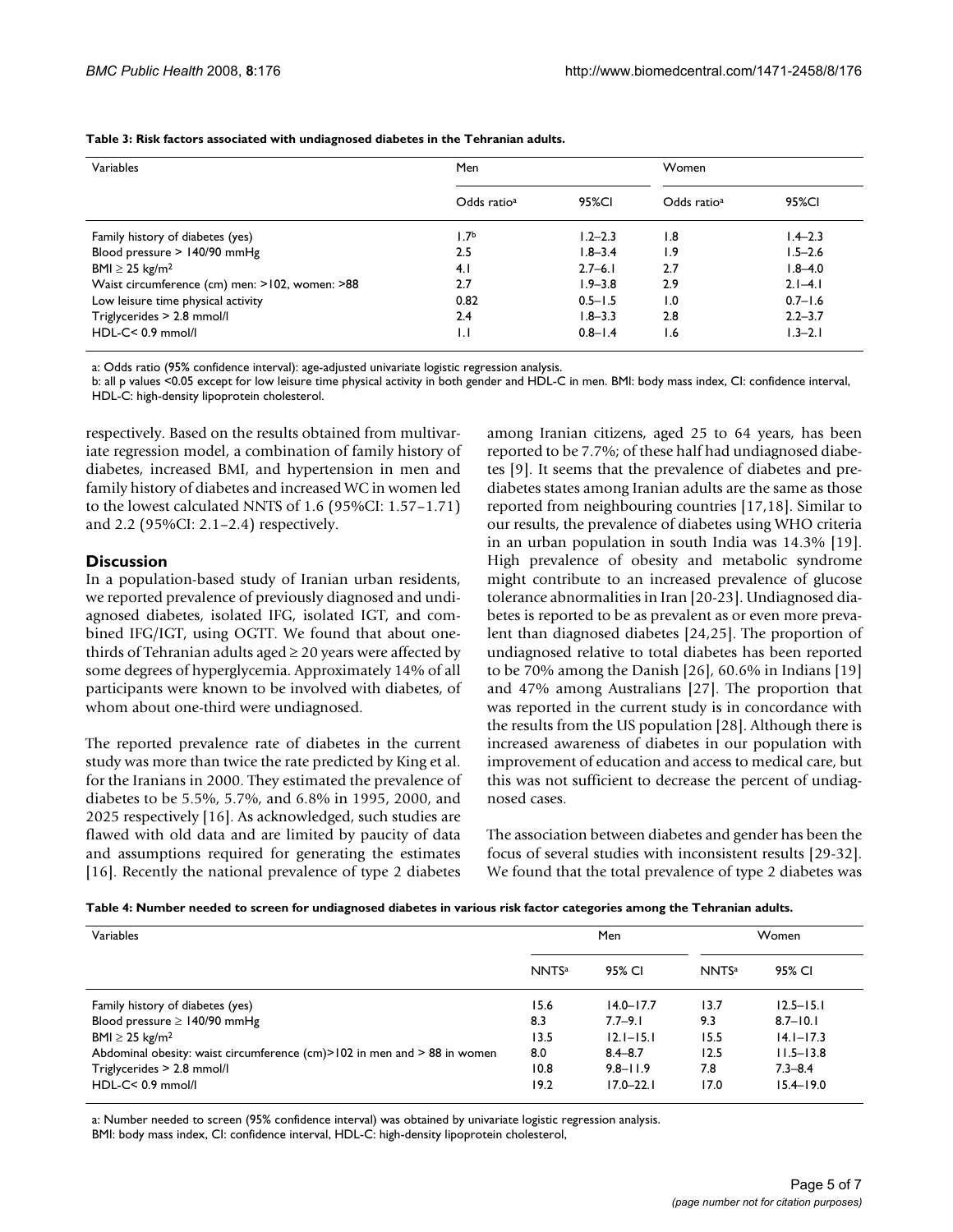higher in women than men (10 vs. 8.1), a finding that is confirmed by the national survey of diabetes in Iran (8.3% in women vs. 7.1% in men) [9] and differs from data of the U.S [33] and Australia [27]. The higher prevalence of metabolic syndrome in our women population may be the underlying cause for this sex difference [20,21]. In the current study, IGT was more prevalent among women, whereas IFG was observed more among men. Data from national survey of diabetes in Iran [9] and the U.S. [33] also showed the higher prevalence of IFG in the male population. It was previously shown that in populations where IFG was more prevalent in men, IGT was identified more among women [29]. In many studies, it was reported that the prevalence of diabetes increased with age [29,31]. In the current study, in both genders, prevalence of diagnosed and undiagnosed diabetes, IGT, and IFG/IGT increased with age, whereas IFG prevalence increased with age only in women

Undiagnosed type 2 diabetes is not milder than clinically detected diabetes [15]. We found that cardiovascular risk profile of subjects with undiagnosed diabetes either equalled or was higher than that of previously diagnosed patients. Hariss et al. in a review study reported that people with undiagnosed diabetes have substantial rates of risk factors for diabetes complications although they are not as hyperglycemic as are patients with diagnosed diabetes [34]. Similar to other reports [35,36], most risk factors independently associated with undiagnosed diabetes in the current study were components of the metabolic syndrome [12], high prevalence of which were reported in our population [20,21].

In the current study, we identified a combination of risk factors that had the lowest NNTS in our population. The target group for diabetes screening among men was distinct from women. Screening among men with family history of diabetes, increased BMI, and hypertension, and among women with family history of diabetes and abdominal obesity, is more efficient. In our multivariate analysis, we showed that high BMI in men and high WC in women were independent risk factors for type 2 diabetes, findings that were supported by the OBESITY in ASIA Collaboration study [37]. Like other reports [15], the current study showed that screening for type 2 diabetes might be more efficient among men due to lower NNTS. Our data as that of the Rathmann et al. [15] study, showed that hypertriglyceridemia, as a marker of insulin resistance, had the least NNTS in women compared to men (7.8 vs. 10.8 respectively); in multivariate regression analysis however it was excluded from our model; thus we presented a more practical model for identifying undiagnosed diabetes in both genders.

There are several points that should be considered when examining the results of this study. First, given the rising trend in the prevalence of obesity [23] and diabetes [38] in our population, the reported figures in this study might be an underestimation. Second, the cross-sectional study design prevents causal inference to be made about the relationship between risk factors and undiagnosed type 2 diabetes. The strengths of our study include using both FPG and 2h-PG for determining of undiagnosed diabetes and having a large sample size, representative of Tehran.

#### **Conclusion**

In conclusion, about one third of Tehranian adults had disturbed glucose tolerance or diabetes. One- third of total cases with diabetes were undiagnosed. Screening individuals with BMI  $\geq$  25 kg/m<sup>2</sup> (men), hypertension (men), abdominal obesity (women) and family history of diabetes may be more efficient; however, further evidence is required to identify how, who, and how often people should be screened.

#### **Competing interests**

The authors declare that they have no competing interests.

#### **Authors' contributions**

FH participated in the conception and design of the study and its final approval. MRB drafted the manuscript and performed the statistical analysis. AG revised the manuscript for important intellectual content. HH drafted the manuscript and helped in statistical analyses. NS revised the manuscript for important intellectual content. FA participated in its design and coordination. All authors read and approved the final manuscript.

#### **Acknowledgements**

This study was supported by grant No. 121 from the National Research Council of the Islamic Republic of Iran.

#### **References**

- 1. Wild S, Roglic G, Green A, Sicree R, King H: **[Global prevalence of](http://www.ncbi.nlm.nih.gov/entrez/query.fcgi?cmd=Retrieve&db=PubMed&dopt=Abstract&list_uids=15111519) [diabetes: estimates for the year 2000 and projections for](http://www.ncbi.nlm.nih.gov/entrez/query.fcgi?cmd=Retrieve&db=PubMed&dopt=Abstract&list_uids=15111519) [2030.](http://www.ncbi.nlm.nih.gov/entrez/query.fcgi?cmd=Retrieve&db=PubMed&dopt=Abstract&list_uids=15111519)** *Diabetes care* 2004, **27(5):**1047-1053.
- 2. Franse LV, Di Bari M, Shorr RI, Resnick HE, van Eijk JT, Bauer DC, Newman AB, Pahor M: **[Type 2 diabetes in older well-function](http://www.ncbi.nlm.nih.gov/entrez/query.fcgi?cmd=Retrieve&db=PubMed&dopt=Abstract&list_uids=11723084)[ing people: who is undiagnosed? Data from the Health,](http://www.ncbi.nlm.nih.gov/entrez/query.fcgi?cmd=Retrieve&db=PubMed&dopt=Abstract&list_uids=11723084) [Aging, and Body Composition study.](http://www.ncbi.nlm.nih.gov/entrez/query.fcgi?cmd=Retrieve&db=PubMed&dopt=Abstract&list_uids=11723084)** *Diabetes care* 2001, **24(12):**2065-2070.
- 3. Harris MI, Flegal KM, Cowie CC, Eberhardt MS, Goldstein DE, Little RR, Wiedmeyer HM, Byrd-Holt DD: **[Prevalence of diabetes,](http://www.ncbi.nlm.nih.gov/entrez/query.fcgi?cmd=Retrieve&db=PubMed&dopt=Abstract&list_uids=9571335) [impaired fasting glucose, and impaired glucose tolerance in](http://www.ncbi.nlm.nih.gov/entrez/query.fcgi?cmd=Retrieve&db=PubMed&dopt=Abstract&list_uids=9571335) U.S. adults. The Third National Health and Nutrition Exam[ination Survey, 1988-1994.](http://www.ncbi.nlm.nih.gov/entrez/query.fcgi?cmd=Retrieve&db=PubMed&dopt=Abstract&list_uids=9571335)** *Diabetes care* 1998, **21(4):**518-524.
- 4. Wilson PW, Cupples LA, Kannel WB: **[Is hyperglycemia associ](http://www.ncbi.nlm.nih.gov/entrez/query.fcgi?cmd=Retrieve&db=PubMed&dopt=Abstract&list_uids=1990765)[ated with cardiovascular disease? The Framingham Study.](http://www.ncbi.nlm.nih.gov/entrez/query.fcgi?cmd=Retrieve&db=PubMed&dopt=Abstract&list_uids=1990765)** *Am Heart J* 1991, **121(2 Pt 1):**586-590.
- 5. Haffner SM, Lehto S, Ronnemaa T, Pyorala K, Laakso M: **[Mortality](http://www.ncbi.nlm.nih.gov/entrez/query.fcgi?cmd=Retrieve&db=PubMed&dopt=Abstract&list_uids=9673301) from coronary heart disease in subjects with type 2 diabetes [and in nondiabetic subjects with and without prior myocar](http://www.ncbi.nlm.nih.gov/entrez/query.fcgi?cmd=Retrieve&db=PubMed&dopt=Abstract&list_uids=9673301)[dial infarction.](http://www.ncbi.nlm.nih.gov/entrez/query.fcgi?cmd=Retrieve&db=PubMed&dopt=Abstract&list_uids=9673301)** *N Engl J Med* 1998, **339(4):**229-234.
- 6. Unwin N, Shaw J, Zimmet P, Alberti KG: **[Impaired glucose toler](http://www.ncbi.nlm.nih.gov/entrez/query.fcgi?cmd=Retrieve&db=PubMed&dopt=Abstract&list_uids=12207806)[ance and impaired fasting glycaemia: the current status on](http://www.ncbi.nlm.nih.gov/entrez/query.fcgi?cmd=Retrieve&db=PubMed&dopt=Abstract&list_uids=12207806) [definition and intervention.](http://www.ncbi.nlm.nih.gov/entrez/query.fcgi?cmd=Retrieve&db=PubMed&dopt=Abstract&list_uids=12207806)** *Diabet Med* 2002, **19(9):**708-723.